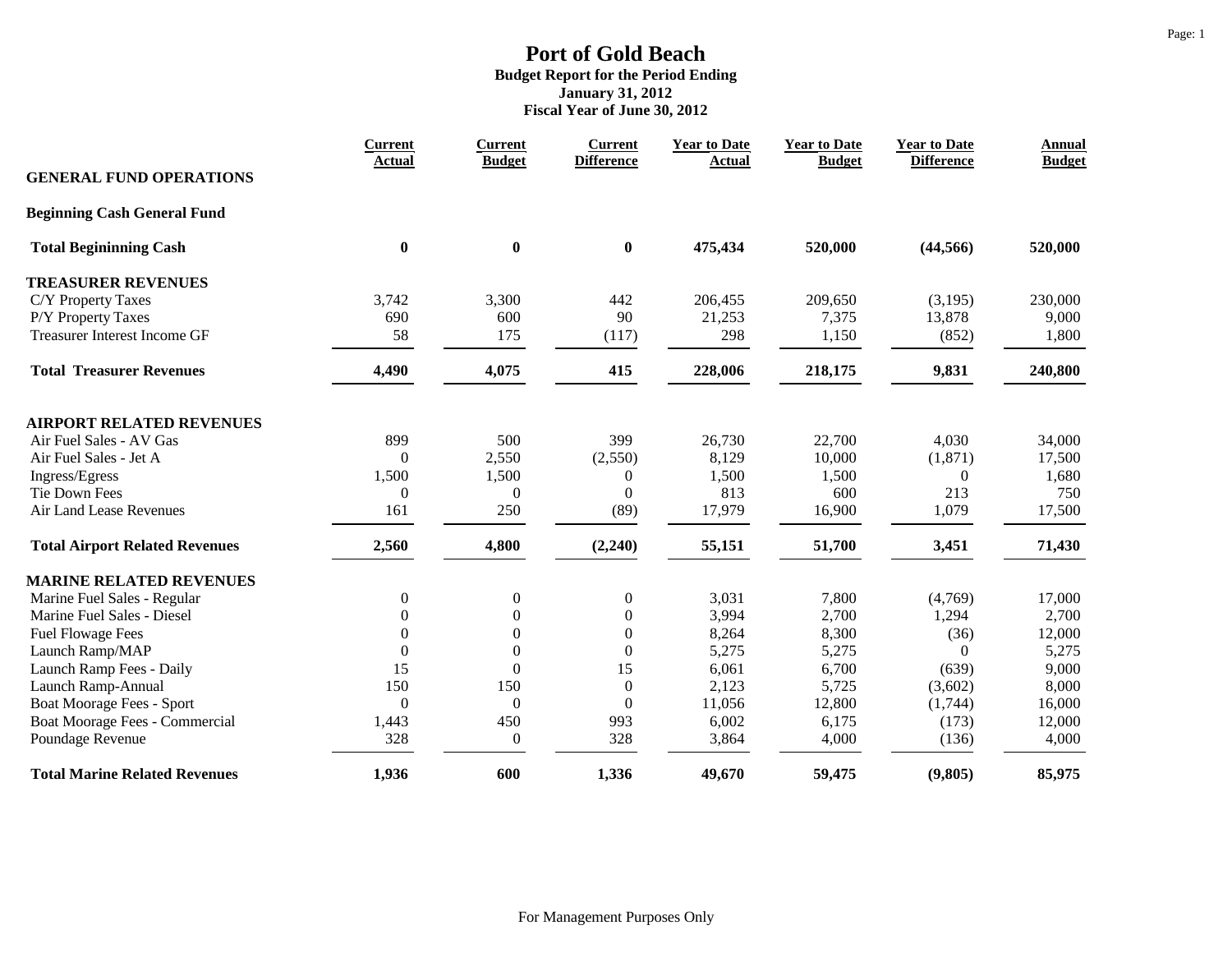|                                                         | <b>Current</b>   | <b>Current</b>   | <b>Current</b>    | <b>Year to Date</b> | <b>Year to Date</b> | <b>Year to Date</b><br><b>Difference</b> | <b>Annual</b> |
|---------------------------------------------------------|------------------|------------------|-------------------|---------------------|---------------------|------------------------------------------|---------------|
| <b>LAND AND BUILDING REVENUES</b>                       | <b>Actual</b>    | <b>Budget</b>    | <b>Difference</b> | <b>Actual</b>       | <b>Budget</b>       |                                          | <b>Budget</b> |
| <b>Bay Storage Revenues</b>                             | 7,609            | 6,425            | 1,184             | 54,421              | 53,725              | 696                                      | 82,000        |
| <b>Building Lease Revenues</b>                          | $\theta$         | $\overline{0}$   | $\mathbf{0}$      | 10,678              | 11,300              | (622)                                    | 13,400        |
| <b>Compound Storage Revenues</b>                        | 405              | 350              | 55                | 5,486               | 4,550               | 936                                      | 9,000         |
| <b>Land Lease Revenues</b>                              | 9,306            | 7,300            | 2,006             | 72,428              | 67,150              | 5,278                                    | 116,000       |
| <b>Total Land and Building Revenues</b>                 | 17,320           | 14,075           | 3,245             | 143,013             | 136,725             | 6,288                                    | 220,400       |
| <b>CANNERY REVENUES</b>                                 |                  |                  |                   |                     |                     |                                          |               |
| Cannery Lease - 1st Floor                               | 3,366            | 4,000            | (634)             | 24,401              | 27,000              | (2,599)                                  | 44,000        |
| Cannery Lease - 2nd floor                               | 1,565            | 1,000            | 565               | 8,371               | 8,900               | (529)                                    | 15,000        |
| Cannery Utilites - Reimbursed                           | 865              | 1,050            | (185)             | 5,455               | 6,600               | (1, 145)                                 | 11,000        |
| Misc. Rent                                              | 30               | 200              | (170)             | 580                 | 1,400               | (820)                                    | 2,300         |
| <b>Total Cannery Revenues</b>                           | 5,826            | 6,250            | (424)             | 38,807              | 43,900              | (5,093)                                  | 72,300        |
| <b>OTHER PORT REVENUES</b>                              |                  |                  |                   |                     |                     |                                          |               |
| Equipment                                               | 135              | 75               | 60                | 555                 | 525                 | 30                                       | 1,000         |
| <b>Rental Car Revenue</b>                               | $\boldsymbol{0}$ | 250              | (250)             | 3,287               | 3,300               | (13)                                     | 5,000         |
| Sale of Equipment                                       | $\theta$         | $\mathbf{0}$     | $\theta$          | $\mathbf{0}$        | $\Omega$            | $\Omega$                                 | 1,000         |
| G.F. Reimbursement                                      | $\theta$         | 150              | (150)             | 121                 | 1,050               | (929)                                    | 2,000         |
| Misc. Other Port Income                                 | 5,303            | $\boldsymbol{0}$ | 5,303             | 6,214               | 2,245               | 3,969                                    | 5,000         |
| <b>Insurance Reimbursement</b>                          | $\overline{0}$   | $\boldsymbol{0}$ | $\mathbf{0}$      | $\Omega$            | $\Omega$            | $\Omega$                                 | 1,000         |
| <b>SCBEC-South Coast Reimbursemen</b>                   | $\overline{0}$   | $\boldsymbol{0}$ | $\mathbf{0}$      | 15,072              | 15,125              | (53)                                     | 24,000        |
| Curry Sports-Sea Lion Reimburs                          | $\Omega$         | $\overline{0}$   | $\mathbf{0}$      | 32,179              | 26,500              | 5,679                                    | 26,500        |
| <b>Total Other Port Revenue</b>                         | 5,438            | 475              | 4,963             | 57,428              | 48,745              | 8,683                                    | 65,500        |
| <b>INSURANCE AND LOANS</b>                              |                  |                  |                   |                     |                     |                                          |               |
| Loan-Bldg Repair Loan                                   | $\boldsymbol{0}$ | $\boldsymbol{0}$ | $\boldsymbol{0}$  | 0                   | $\boldsymbol{0}$    | $\boldsymbol{0}$                         | 100,000       |
| Reimbursement-FEMA                                      | $\overline{0}$   | $\overline{0}$   | $\mathbf{0}$      | $\overline{0}$      | $\mathbf{0}$        | 0                                        | 132,513       |
| <b>Total Ins and Loans Revenues</b><br><b>TRANSFERS</b> | $\bf{0}$         | $\boldsymbol{0}$ | $\bf{0}$          | $\boldsymbol{0}$    | $\bf{0}$            | 0                                        | 232,513       |
| <b>Total Transfers</b>                                  | $\bf{0}$         | $\boldsymbol{0}$ | $\mathbf{0}$      | $\bf{0}$            | $\bf{0}$            | $\bf{0}$                                 | $\bf{0}$      |
| <b>TOTAL GEN FUND REVENUES</b>                          | \$<br>37,570     | 30,275           | 7,295<br>\$       | 1,047,509           | 1,078,720           | (31,211)                                 | 1,508,918     |
|                                                         |                  |                  |                   |                     |                     |                                          |               |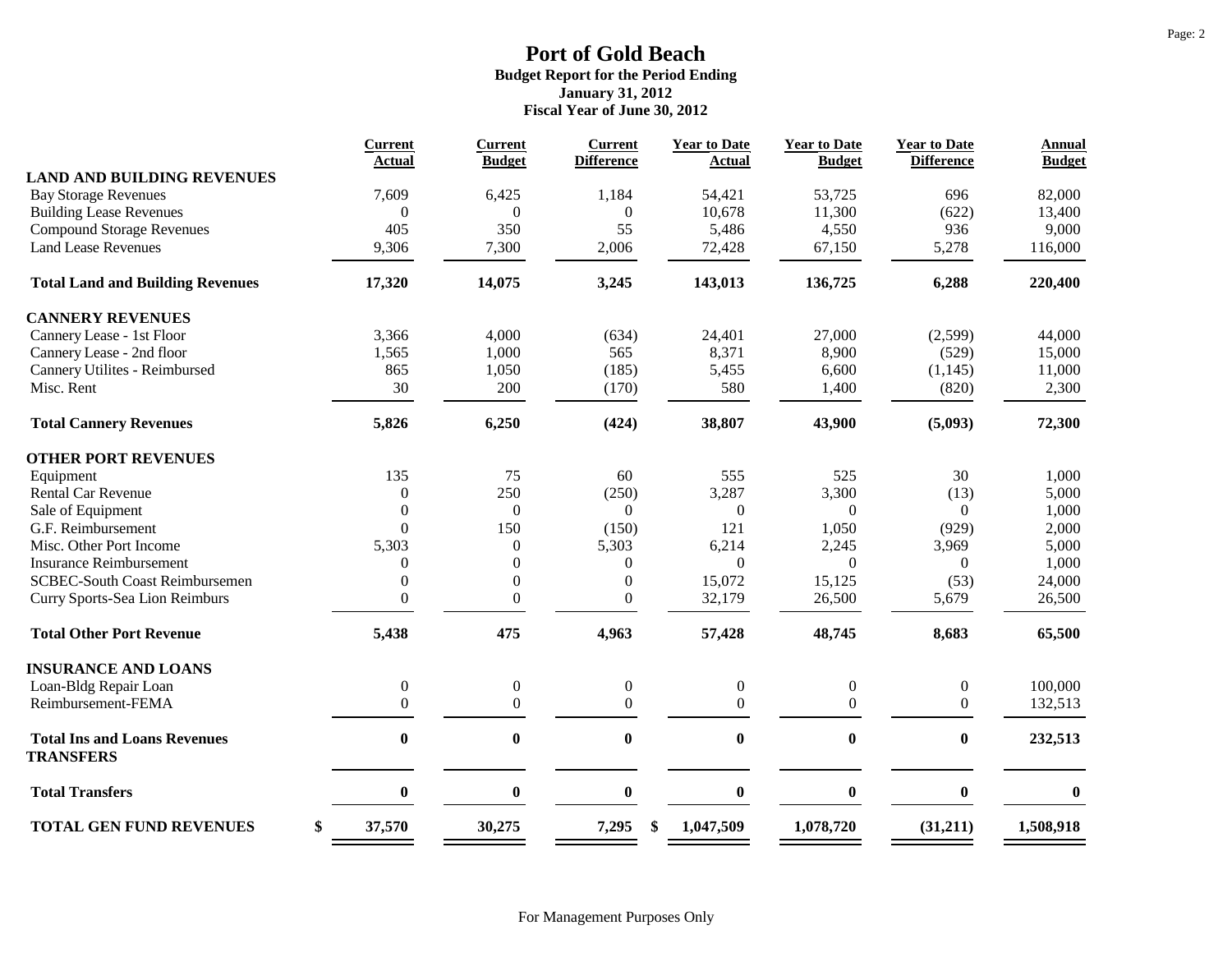|                                  | <b>Current</b> |               | Current       | <b>Current</b>    | <b>Year to Date</b> | <b>Year to Date</b> | <b>Year to Date</b> | Annual        |
|----------------------------------|----------------|---------------|---------------|-------------------|---------------------|---------------------|---------------------|---------------|
| <b>GENERAL FUND EXPENDITURES</b> | Actual         |               | <b>Budget</b> | <b>Difference</b> | <b>Actual</b>       | <b>Budget</b>       | <b>Difference</b>   | <b>Budget</b> |
| PERSONAL SERVICES                |                |               |               |                   |                     |                     |                     |               |
| <b>Manager Salary</b>            | \$<br>3,400    | <sup>\$</sup> | 3,333         | (67)              | 23,800              | 23,333              | (467)               | 40,800        |
| <b>Assistant Manager</b>         | $\theta$       |               | 500           | 500               |                     | 3,500               | 3,500               | 22,000        |
| <b>Administrative Secretary</b>  | 2,253          |               | 2,125         | (128)             | 15,667              | 14,950              | (717)               | 25,500        |
| O&M Foreman Pay                  | 2,596          |               | 2,530         | (66)              | 18,054              | 17,710              | (344)               | 30,400        |
| Operations & Maintenance #1      | 1,445          |               | 1,500         | 55                | 9,841               | 10,200              | 359                 | 17,800        |
| Part-Time/Weekend O/M            | 1,197          |               | 500           | (697)             | 5,696               | 9,600               | 3,904               | 13,000        |
| Operation Maintenance #2         | 1,037          |               | 1,200         | 163               | 7,756               | 7,275               | (481)               | 13,900        |
| Summer Seasonal and Holiday      | 0              |               | $\Omega$      | $\overline{0}$    | 2,440               | $\theta$            | (2,440)             | $\theta$      |
| Overtime/Bonus All Employees     | $\theta$       |               | $\Omega$      | $\mathbf{0}$      | 850                 | 850                 |                     | 13,000        |
| South Coast Bus. Employees       | $\theta$       |               | $\Omega$      | $\overline{0}$    | 8,613               | 11,100              | 2,487               | 24,000        |
| Seal Harassment Personell        | $\Omega$       |               |               | $\boldsymbol{0}$  | 22,875              | 20,000              | (2,875)             | 20,000        |
| Payroll Tax / Worker's Comp      | 909            |               | 1,500         | 591               | 18,200              | 18,800              | 600                 | 28,000        |
| Seal Harrasment W.C.             | $\theta$       |               | $\Omega$      | $\Omega$          | 0                   |                     | $\Omega$            | 1,500         |
| Health Insurance                 | 1,943          |               | 1,500         | (443)             | 13,998              | 10,500              | (3,498)             | 18,200        |
| <b>Retirement Benefits</b>       | 755            |               | 825           | 70                | 5,283               | 5,775               | 492                 | 10,000        |
| <b>Total Personal Services</b>   | 15,535         |               | 15,513        | (22)              | 153,073             | 153,593             | 520                 | 278,100       |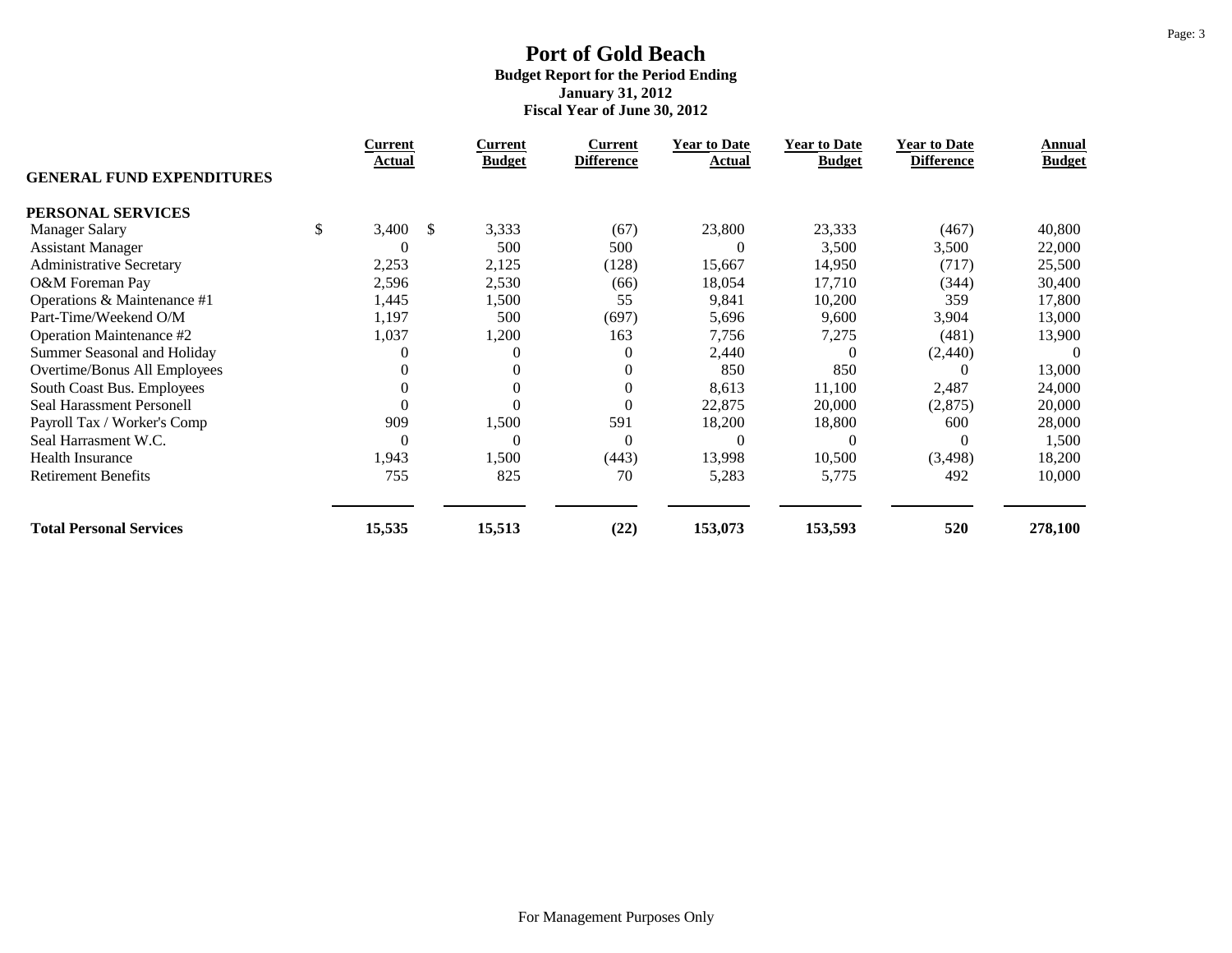|                                             | <b>Current</b>   | <b>Current</b>   | <b>Current</b>    | <b>Year to Date</b> | <b>Year to Date</b> | <b>Year to Date</b> | Annual        |
|---------------------------------------------|------------------|------------------|-------------------|---------------------|---------------------|---------------------|---------------|
| <b>OFFICE MATERIAL AND SERVICES</b>         | Actual           | <b>Budget</b>    | <b>Difference</b> | Actual              | <b>Budget</b>       | <b>Difference</b>   | <b>Budget</b> |
| Advertising/Promotion                       | 73               | 150              | 77                | 589                 | 1,000               | 411                 | 1,600         |
|                                             | 810              | 875              | 65                | 5,645               | 6,125               | 480                 | 10,500        |
| <b>Accounting Expenses</b>                  |                  |                  |                   |                     |                     |                     |               |
| <b>Audit Expenses</b>                       | 5,522            | 4,700            | (822)             | 17,500              | 16,500              | (1,000)             | 16,500        |
| Dues/Association Fees                       | 300              | $\theta$         | (300)             | 1,075               | 925                 | (150)               | 1,800         |
| Taxes/Permit Fees                           | $\theta$         | 275              | 275               | 4,416               | 4,425               |                     | 7,000         |
| Insurance - G.F.                            | 3,712            | 3,950            | 238               | 25,089              | 27,650              | 2,561               | 47,500        |
| Office Expense                              | 110              | 300              | 190               | 990                 | 2,100               | 1,110               | 4,000         |
| Postage/Mailing Fees                        | 92               | 50               | (42)              | 270                 | 350                 | 80                  | 600           |
| Copy Machine Maintenance                    | 28               | 60               | 32                | 180                 | 400                 | 220                 | 700           |
| Web Site Hosting Fees                       | $\overline{0}$   | $\boldsymbol{0}$ | $\boldsymbol{0}$  | 130                 | $\Omega$            | (130)               | 500           |
| Telephone Expense                           | 416              | 450              | 34                | 2,830               | 3,200               | 370                 | 5,500         |
| <b>Contracted Services</b>                  | $\theta$         | $\theta$         | $\boldsymbol{0}$  |                     | 0                   | $\Omega$            | 5,000         |
| <b>Lobby Consulting Fees</b>                | 0                | $\theta$         | $\theta$          |                     |                     | $\Omega$            | 2,500         |
| Legal Fees                                  | 0                | $\mathbf{0}$     | $\overline{0}$    | 333                 | 220                 | (113)               | 5,000         |
| SDAO Deductible Legal Fees                  | $\theta$         | $\boldsymbol{0}$ | $\boldsymbol{0}$  | $\theta$            | $\Omega$            | $\Omega$            | 25,000        |
| <b>Staff Travel/Meetings</b>                | 83               | $\mathbf{0}$     | (83)              | 1,138               | 840                 | (298)               | 1,800         |
| <b>Commissioner Travel</b>                  | 40               | $\boldsymbol{0}$ | (40)              | 200                 | 150                 | (50)                | 1,400         |
| Refunds                                     | 85               | $\overline{0}$   | (85)              | 1,203               | 750                 | (453)               | 1,800         |
| Reimbursable Expenses                       | $\boldsymbol{0}$ | 85               | 85                | $\Omega$            | 575                 | 575                 | 1,000         |
| Misc. Expense - G.F.                        | $\overline{0}$   | 125              | 125               | 1,294               | 875                 | (419)               | 1,500         |
| Education                                   | 70               | 100              | 30                | 110                 | 700                 | 590                 | 1,200         |
| <b>Total Office Material &amp; Services</b> | 11,341           | 11,120           | (221)             | 62,992              | 66,785              | 3,793               | 142,400       |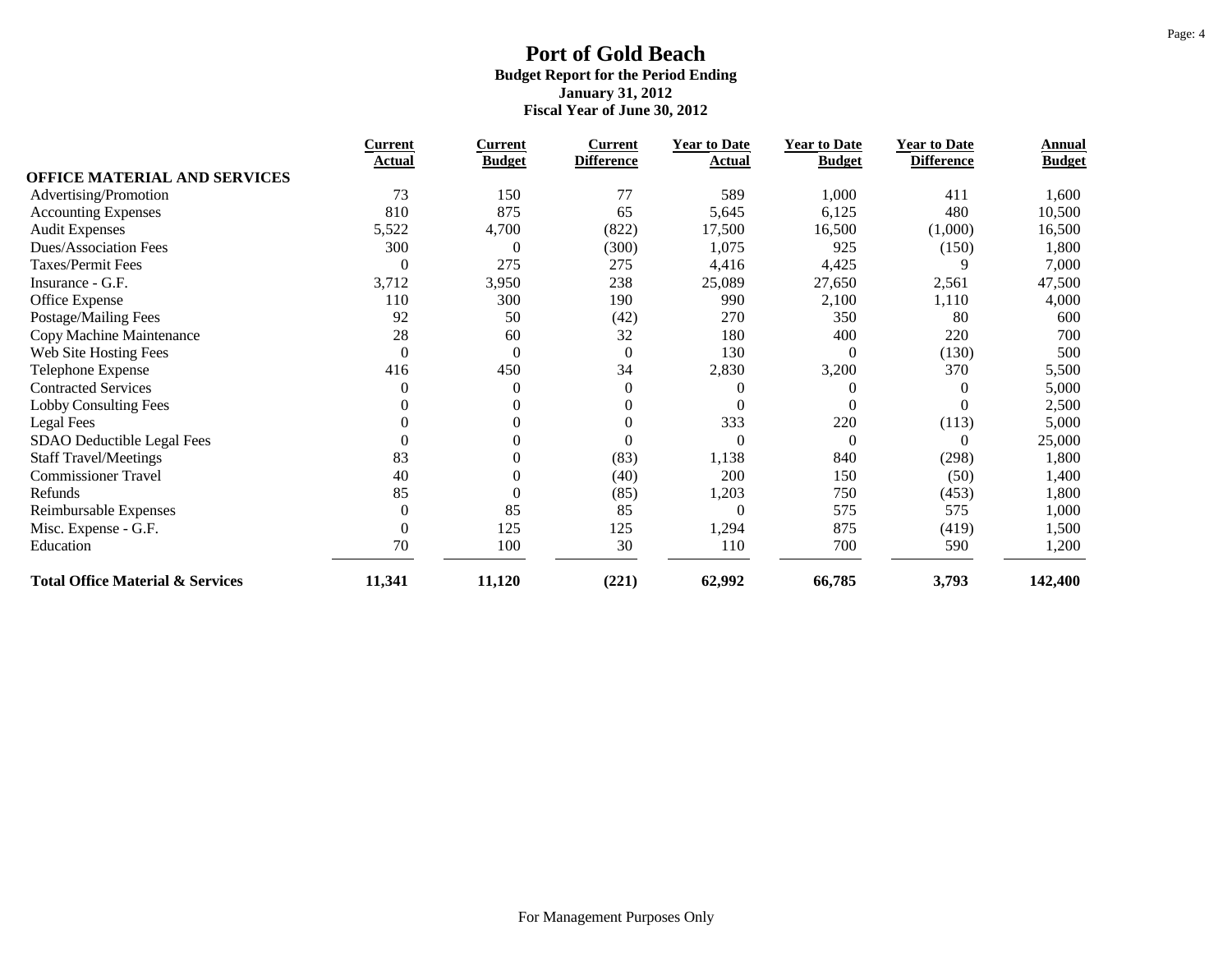|                                                    | <b>Current</b><br>Actual | <b>Current</b>   | <b>Current</b>    | <b>Year to Date</b> | <b>Year to Date</b> | <b>Year to Date</b> | Annual        |
|----------------------------------------------------|--------------------------|------------------|-------------------|---------------------|---------------------|---------------------|---------------|
| <b>AIRPORT RELATED MATERIAL AND SERVICES</b>       |                          | <b>Budget</b>    | <b>Difference</b> | Actual              | <b>Budget</b>       | <b>Difference</b>   | <b>Budget</b> |
| Air Fuel Purchase - 100LL                          | $\theta$                 | $\Omega$         | $\mathbf{0}$      | 19,252              | 19,300              | 48                  | 30,000        |
| Air Fuel Purchases - JET A                         | $\theta$                 | $\Omega$         | $\Omega$          | 0                   | 0                   | $\Omega$            | 16,000        |
| <b>Electricity - Airport</b>                       | 103                      | 75               | (28)              | 591                 | 700                 | 109                 | 1,300         |
| Sewer/Water - Airport                              | 71                       | 100              | 29                | 729                 | 700                 | (29)                | 1,200         |
| <b>Airport Maintenance</b>                         | 783                      | 800              | 17                | 1,788               | 1,800               | 12                  | 10,000        |
| <b>AWOS Maintenance</b>                            | $\theta$                 | $\theta$         | $\boldsymbol{0}$  | 4,176               | 4,170               | (6)                 | 5,000         |
| Misc - Airport (surveys, etc)                      | $\Omega$                 | $\theta$         | $\overline{0}$    | 155                 | $\Omega$            | (155)               | $\theta$      |
| Airport Card Lock R & M                            | $\theta$                 | 125              | 125               | $\theta$            | 875                 | 875                 | 1,500         |
| Airport Liability Insurance                        | $\Omega$                 | $\boldsymbol{0}$ | $\mathbf{0}$      | 2,641               | 3,000               | 359                 | 3,000         |
| <b>Total Material &amp; Services</b>               | 957                      | 1,100            | 143               | 29,332              | 30,545              | 1,213               | 68,000        |
| <b>MARINE RELATED MATERIAL AND SERVICES</b>        |                          |                  |                   |                     |                     |                     |               |
| Marine Diesel Purchases                            | $\Omega$                 | $\overline{0}$   | $\boldsymbol{0}$  | 2,917               | 2,500               | (417)               | 2,500         |
| Marine Regular Fuel                                | $\theta$                 | $\theta$         | $\mathbf{0}$      | 3,376               | 3,375               | (1)                 | 13,000        |
| Sewer / Water - Marina                             | 182                      | 100              | (82)              | 974                 | 1,075               | 101                 | 2,000         |
| Electricity - Marina                               | 232                      | 225              | (7)               | 1,432               | 1,400               | (32)                | 2,500         |
| Marina Facility Maintenance                        | 343                      | 175              | (168)             | 1,475               | 5,750               | 4,275               | 13,000        |
| DEQ Compliance-Carcass/Truck M                     | $\Omega$                 | 600              | 600               | 750                 | 1,800               | 1,050               | 4,000         |
| Dock Repair/Maintenance                            | 97                       | $\overline{0}$   | (97)              | 545                 | 250                 | (295)               | 10,000        |
| <b>Fish Cleaning Maintenance</b>                   | $\Omega$                 | 250              | 250               | 28                  | 1,750               | 1,722               | 3,000         |
| Marine Restroom Maintenance                        | 0                        | 100              | 100               | 503                 | 500                 | (3)                 | 1,000         |
| <b>Cormorant Survey Expense</b>                    | $\Omega$                 | $\Omega$         | $\mathbf{0}$      | $\Omega$            | 0                   | $\theta$            | 3,500         |
| Sea Lion Program Payout                            | 10,000                   | 10,000           | $\boldsymbol{0}$  | 10,000              | 10,000              | $\overline{0}$      | 10,000        |
| <b>Total Marine Related Material &amp; Service</b> | 10,854                   | 11,450           | 596               | 22,000              | 28,400              | 6,400               | 64,500        |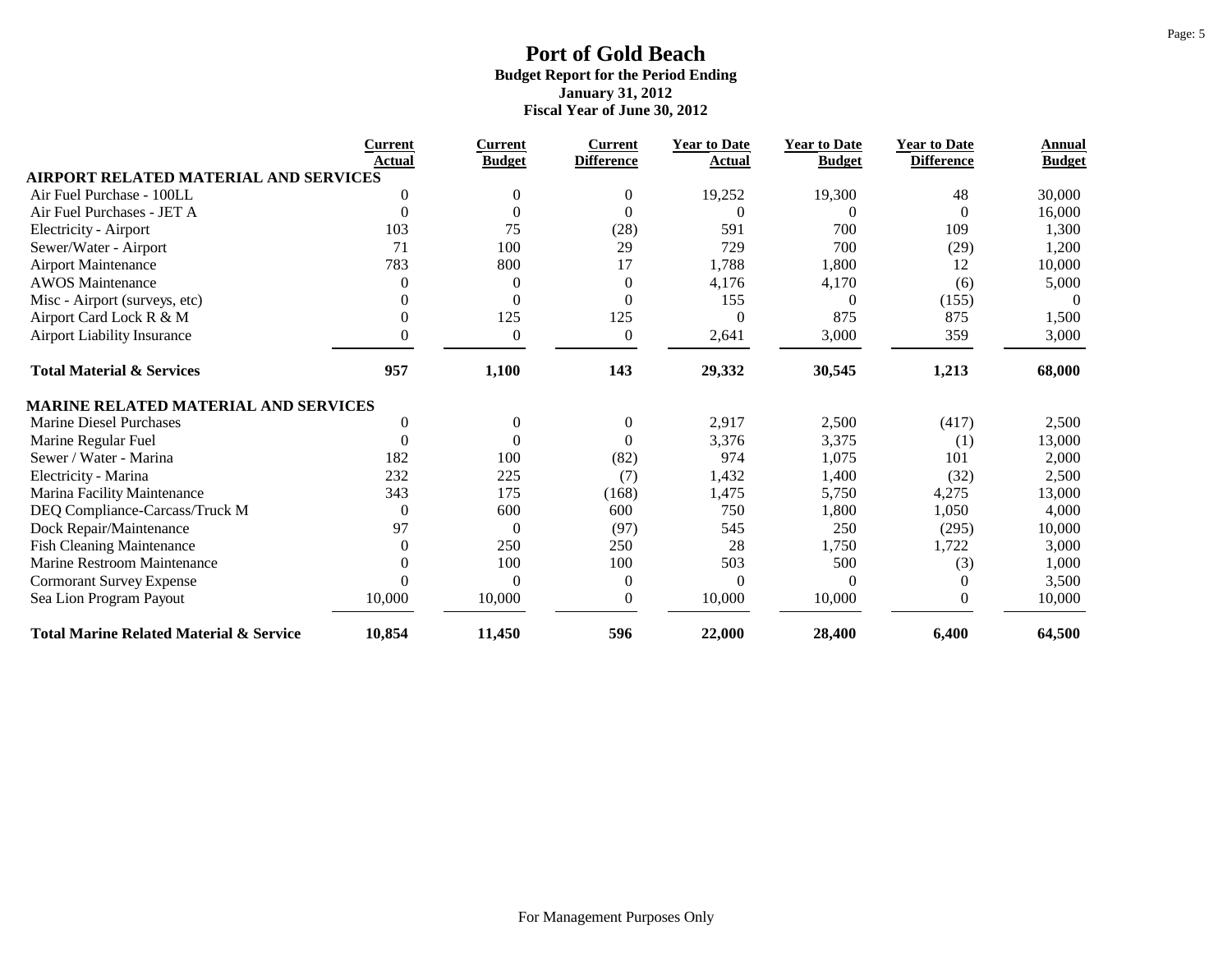|                                                 | <b>Current</b>   | Current          | <b>Current</b>    | <b>Year to Date</b> | <b>Year to Date</b> | <b>Year to Date</b> | Annual        |
|-------------------------------------------------|------------------|------------------|-------------------|---------------------|---------------------|---------------------|---------------|
| <b>OPERATIONS MATERIAL AND SERVICES</b>         | Actual           | <b>Budget</b>    | <b>Difference</b> | Actual              | <b>Budget</b>       | <b>Difference</b>   | <b>Budget</b> |
| Electricity                                     | 698              | 660              | (38)              | 3,493               | 3,960               | 467                 | 8,000         |
| Sewer/Water                                     | 102              | 100              | (2)               | 666                 | 905                 | 239                 | 2,000         |
| <b>Refuse Disposal</b>                          | 726              | 500              | (226)             | 4,525               | 4,300               | (225)               | 7,300         |
| Landscaping Expenses                            | $\boldsymbol{0}$ | 100              | 100               | $\boldsymbol{0}$    | 775                 | 775                 | 1,500         |
| Supplies/Small Tools                            | 186              | 100              | (86)              | 2,223               | 1,200               | (1,023)             | 3,000         |
| <b>Equipment Maintenance</b>                    | 31               | 1,000            | 969               | 2,456               | 7,000               | 4,544               | 12,000        |
| <b>Facilities Maintenance</b>                   | 251              | 1,000            | 749               | 1,329               | 7,000               | 5,671               | 12,000        |
| Security Maintenance                            | $\boldsymbol{0}$ | 100              | 100               | $\theta$            | 600                 | 600                 | 1,000         |
| O/M Equipment Rental/Contracto                  | $\overline{0}$   | 625              | 625               | $\theta$            | 4,375               | 4,375               | 7,500         |
| O & M Fuel                                      | 238              | 200              | (38)              | 1,682               | 1,400               | (282)               | 2,500         |
| <b>Upriver Lands Maintenance</b>                | $\theta$         | 200              | 200               | $\theta$            | 1,500               | 1,500               | 2,500         |
| <b>Total Operations Material &amp; Services</b> | 2,232            | 4,585            | 2,353             | 16,374              | 33,015              | 16,641              | 59,300        |
| <b>CANNERY MATERIAL AND SERVICES</b>            |                  |                  |                   |                     |                     |                     |               |
| Telephone - Cannery Elevator                    | 30               | 30               | $\boldsymbol{0}$  | 209                 | 200                 | (9)                 | 350           |
| <b>Elevator Service/Main Cannery</b>            | $\boldsymbol{0}$ | $\overline{0}$   | $\Omega$          | 225                 | $\Omega$            | (225)               | 1,650         |
| Cannery Utilties - 2nd floor                    | 256              | 200              | (56)              | 1,368               | 1,500               | 132                 | 2,500         |
| Cannery - Utilities 1st floor                   | 1,294            | 1,165            | (129)             | 7,786               | 6,990               | (796)               | 14,000        |
| Cannery - Supplies                              | $\theta$         | $\theta$         | $\theta$          | 173                 | 225                 | 52                  | 1,000         |
| Cannery - Maint & Repair                        | 947              | 950              | 3                 | 5,364               | 5,500               | 136                 | 10,000        |
| Cannery - Janitorial                            | 36               | $\boldsymbol{0}$ | (36)              | 1,558               | 1,200               | (358)               | 3,000         |
| <b>Total Cannery Material &amp; Services</b>    | 2,563            | 2,345            | (218)             | 16,683              | 15,615              | (1,068)             | 32,500        |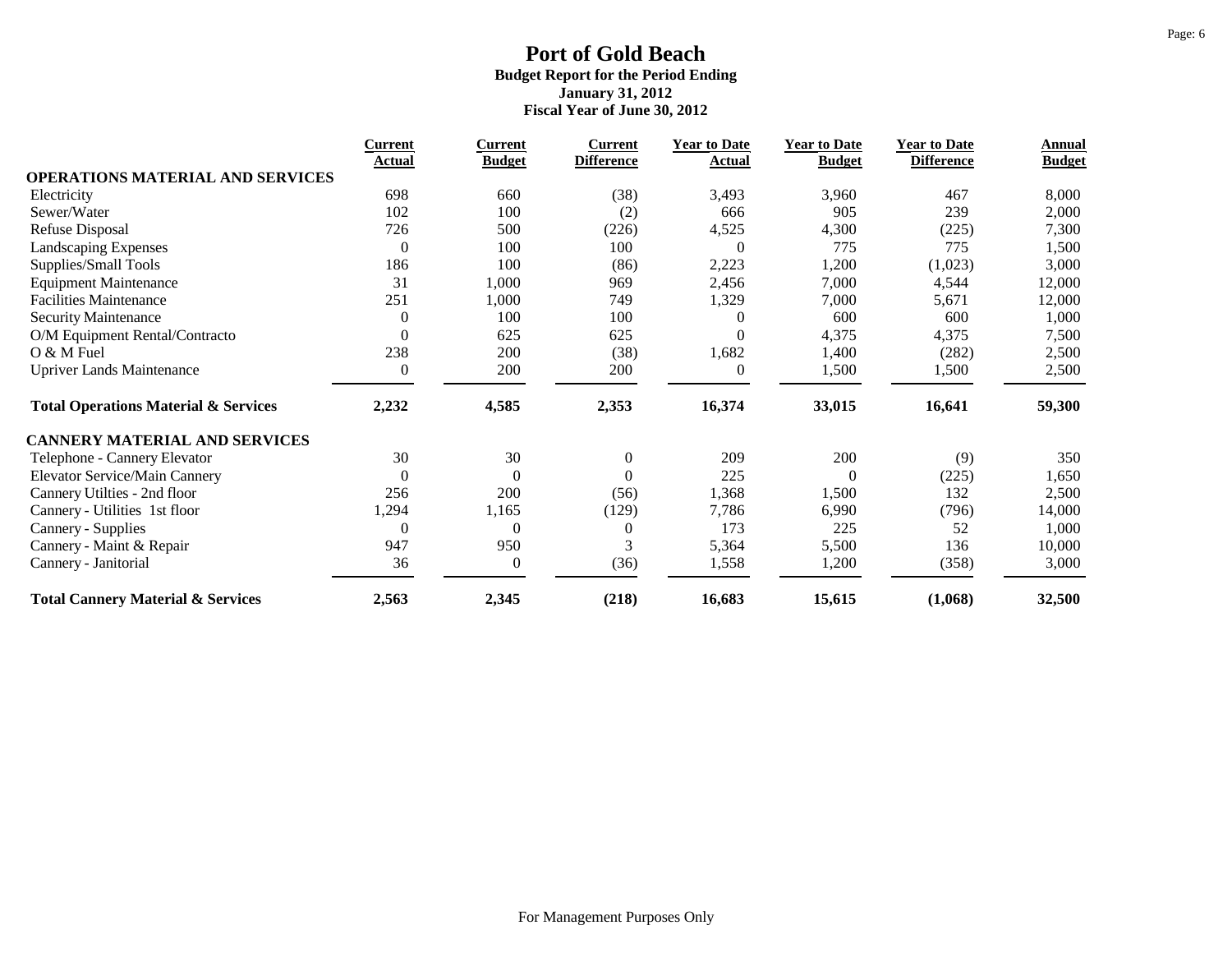|                                          | Current          | <b>Current</b>   | <b>Current</b>    | <b>Year to Date</b> | <b>Year to Date</b> | <b>Year to Date</b> | <b>Annual</b> |
|------------------------------------------|------------------|------------------|-------------------|---------------------|---------------------|---------------------|---------------|
| <b>CAPITAL OUTLAY</b>                    | <b>Actual</b>    | <b>Budget</b>    | <b>Difference</b> | Actual              | <b>Budget</b>       | <b>Difference</b>   | <b>Budget</b> |
| Marina Capital Outlay                    | 5,090            | 5,100            | 10                | 100,525             | 102,100             | 1,575               | 220,000       |
| Other Land & Bldg Capital Outl           |                  | 0                | $\overline{0}$    | 0                   |                     | 0                   | 10,000        |
| Shop/Office Capital Outlay               |                  |                  | $\overline{0}$    | $\Omega$            | 0                   | 0                   | 100,000       |
| Port Equipment Purchase                  |                  |                  | $\overline{0}$    | 17,900              | 17,900              | 0                   | 25,000        |
| <b>Security Systems</b>                  |                  |                  | $\overline{0}$    | 0                   | 0                   | $\overline{0}$      | 5,000         |
| Jetty Repair                             |                  |                  | $\boldsymbol{0}$  |                     | 0                   | $\theta$            | 2,000         |
| Paving; Port Facilties                   |                  | 0                | $\boldsymbol{0}$  |                     | 0                   | $\theta$            | 60,000        |
| Misc. Capital Outlay                     | 0                | 0                | $\mathbf{0}$      | 0                   | 0                   | 0                   | 2,000         |
|                                          |                  |                  |                   |                     |                     |                     |               |
| <b>Total Capital Outlay</b>              | 5,090            | 5,100            | 10                | 118,425             | 120,000             | 1,575               | 424,000       |
| <b>DEBT SERVICE</b>                      |                  |                  |                   |                     |                     |                     |               |
| Oregon Bus # 520138 Interest             | 203              | $\boldsymbol{0}$ | (203)             | 1,186               | 983                 | (203)               | 1,889         |
| Oregon Bus #520138 Principle             | 37,004           | 0                | (37,004)          | 40,051              | 3,047               | (37,004)            | 6,170         |
| Shop/Office Building Loan Int            | $\Omega$         | 0                | 0                 | $\overline{0}$      | 0                   | 0                   | 8,000         |
| Shop/Office Bldg Principle Pay           |                  | 0                | $\Omega$          | $\Omega$            | 0                   | $\Omega$            | 17,046        |
| Oregon Bus #525178 Interest              |                  | 0                | $\theta$          | 10,945              | 10,944              | (1)                 | 21,534        |
| Oregon Bus #525178 Principle             | 0                | $\overline{0}$   | $\overline{0}$    | 13,412              | 13,412              | $\overline{0}$      | 27,182        |
| <b>Total Debt Service</b>                | 37,207           | $\bf{0}$         | (37, 207)         | 65,594              | 28,386              | (37,208)            | 81,821        |
| <b>TRANSFERS</b>                         |                  |                  |                   |                     |                     |                     |               |
| Transfer to PFCORF                       | 100,000          | 100,000          | $\boldsymbol{0}$  | 100,000             | 100,000             | $\boldsymbol{0}$    | 100,000       |
| <b>Total Transfers</b>                   | 100,000          | 100,000          | $\bf{0}$          | 100,000             | 100,000             | $\bf{0}$            | 100,000       |
| <b>CONTINGENCY</b>                       |                  |                  |                   |                     |                     |                     |               |
| GF Contingency                           | $\boldsymbol{0}$ | $\boldsymbol{0}$ | $\boldsymbol{0}$  | $\boldsymbol{0}$    | $\boldsymbol{0}$    | $\boldsymbol{0}$    | 25,000        |
|                                          |                  |                  |                   |                     |                     |                     |               |
| <b>TOTAL GEN FUND EXPENDITURES</b><br>\$ | 185,779<br>\$    | 151,213          | (34, 566)         | 584,473             | 576,339             | (8, 134)            | 1,275,621     |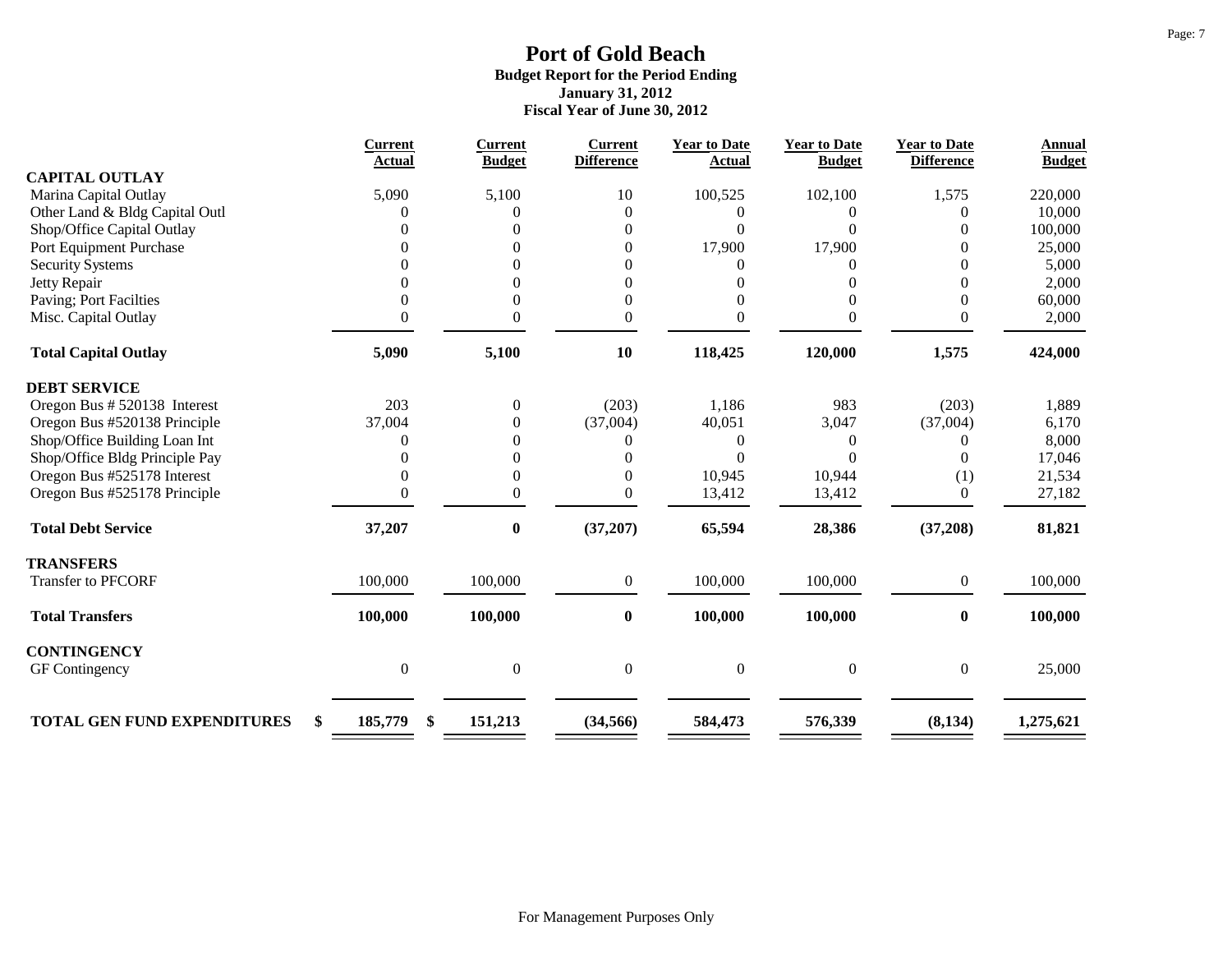|                                   | <b>Current</b><br><b>Actual</b> | <b>Current</b><br><b>Budget</b> | <b>Current</b><br><b>Difference</b> | <b>Year to Date</b><br><b>Actual</b> | <b>Year to Date</b><br><b>Budget</b> | <b>Year to Date</b><br><b>Difference</b> | <b>Annual</b><br><b>Budget</b> |
|-----------------------------------|---------------------------------|---------------------------------|-------------------------------------|--------------------------------------|--------------------------------------|------------------------------------------|--------------------------------|
| <b>GENERAL FUND RECAP</b>         |                                 |                                 |                                     |                                      |                                      |                                          |                                |
| <b>REVENUES</b>                   |                                 |                                 |                                     |                                      |                                      |                                          |                                |
| <b>TOTAL BEGINNG CASH GF</b>      | $\boldsymbol{0}$                | $\boldsymbol{0}$                | $\bf{0}$                            | 475,434                              | 520,000                              | (44, 566)                                | 520,000                        |
| <b>TREASURY INCOME</b>            | 4,490                           | 4,075                           | 415                                 | 228,006                              | 218,175                              | 9,831                                    | 240,800                        |
| <b>AIRPORT INCOME</b>             | 2,560                           | 4,800                           | (2,240)                             | 55,151                               | 51,700                               | 3,451                                    | 71,430                         |
| <b>MARINE INCOME</b>              | 1,936                           | 600                             | 1,336                               | 49,670                               | 59,475                               | (9, 805)                                 | 85,975                         |
| <b>LAND/BLDG INCOME</b>           | 17,320                          | 14,075                          | 3,245                               | 143,013                              | 136,725                              | 6,288                                    | 220,400                        |
| <b>CANNERY INCOME</b>             | 5,826                           | 6,250                           | (424)                               | 38,807                               | 43,900                               | (5,093)                                  | 72,300                         |
| <b>OTHER INCOME</b>               | 5,438                           | 475                             | 4,963                               | 57,428                               | 48,745                               | 8,683                                    | 65,500                         |
| <b>INSURANCE/LOANS</b>            | $\overline{0}$                  | $\mathbf{0}$                    | $\mathbf{0}$                        | $\mathbf{0}$                         | $\overline{0}$                       | $\overline{0}$                           | 232,513                        |
| <b>REVENUES GENERATED GF</b>      | 37,570                          | 30,275                          | 7,295                               | 572,075                              | 558,720                              | 13,355                                   | 988,918                        |
| <b>TOTAL PORT REVENUES</b>        | 37,570                          | 30,275                          | 7,295                               | 1,047,509                            | 1,078,720                            | (31,211)                                 | 1,508,918                      |
| <b>EXPENDITURES</b>               |                                 |                                 |                                     |                                      |                                      |                                          |                                |
| PERSONAL SERVIC                   | 15,535                          | 15,513                          | 22                                  | 153,073                              | 153,593                              | (520)                                    | 278,100                        |
| <b>MATERIAL &amp; SERV</b>        | 27,947                          | 30,600                          | (2,653)                             | 147,381                              | 174,360                              | (26,979)                                 | 366,700                        |
| <b>CAPITAL OUTLAY</b>             | 5,090                           | 5,100                           | (10)                                | 118,425                              | 120,000                              | (1,575)                                  | 424,000                        |
| <b>DEBT SERVICE</b>               | 37,207                          | $\mathbf{0}$                    | 37,207                              | 65,594                               | 28,386                               | 37,208                                   | 81,821                         |
| <b>TRANSFERS OUT</b>              | 100,000                         | 100,000                         | $\boldsymbol{0}$                    | 100,000                              | 100,000                              | $\theta$                                 | 100,000                        |
| <b>GF CONTINGENCY</b>             | $\boldsymbol{0}$                | $\boldsymbol{0}$                | $\boldsymbol{0}$                    | $\boldsymbol{0}$                     | $\boldsymbol{0}$                     | $\mathbf{0}$                             | 25,000                         |
|                                   |                                 |                                 |                                     |                                      |                                      |                                          |                                |
| <b>TOTAL EXPENDITURES - GF</b>    | 185,779                         | 151,213                         | 34,566                              | 584,473                              | 576,339                              | 8,134                                    | 1,275,621                      |
| <b>G. F. ENDING CASH BALANCES</b> | \$<br>(148,209)                 | (120, 938)                      | $(27,271)$ \$                       | 463,036                              | 502,381                              | (39, 345)                                | 233,297                        |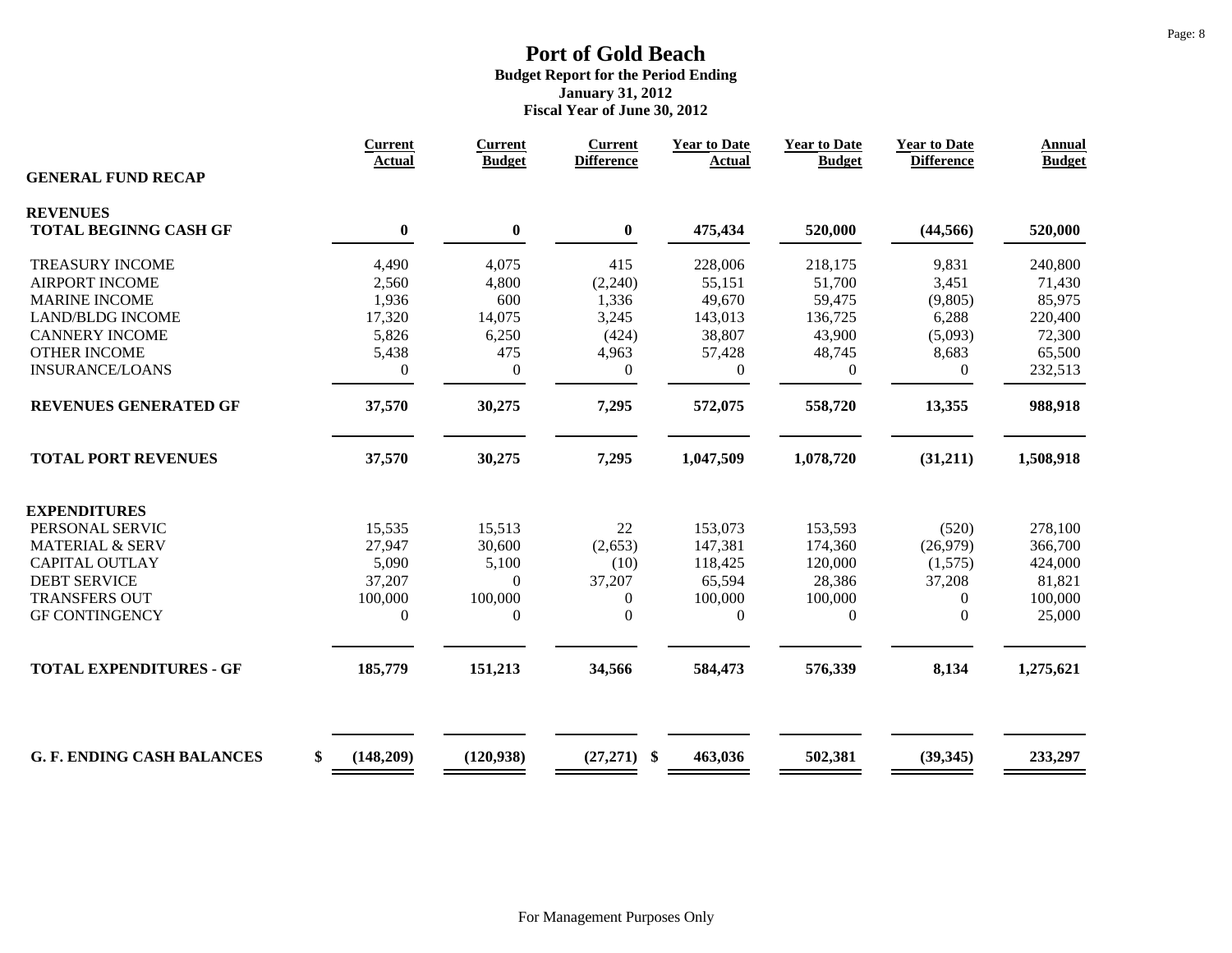|                                                                          | <b>Current</b><br>Actual | <b>Current</b><br><b>Budget</b> | <b>Current</b><br><b>Difference</b> | <b>Year to Date</b><br><b>Actual</b> | <b>Year to Date</b><br><b>Budget</b> | <b>Year to Date</b><br><b>Difference</b> | Annual<br><b>Budget</b> |
|--------------------------------------------------------------------------|--------------------------|---------------------------------|-------------------------------------|--------------------------------------|--------------------------------------|------------------------------------------|-------------------------|
| <b>GRANT BASED CAPITAL IMPROVEMENT FUND</b>                              |                          |                                 |                                     |                                      |                                      |                                          |                         |
| REVENUES GRANT BASED CAPITAL IMPROV FUND<br><b>Total GBCIF Beg. Cash</b> | $\bf{0}$                 | $\bf{0}$                        | $\bf{0}$                            | 6,217                                | 4,000                                | 2,217                                    | 4,000                   |
| <b>TRANSFERS IN</b>                                                      |                          |                                 |                                     |                                      |                                      |                                          |                         |
| <b>Total Transfer In</b>                                                 | $\bf{0}$                 | $\bf{0}$                        | $\bf{0}$                            | $\bf{0}$                             | $\mathbf{0}$                         | 0                                        | $\mathbf{0}$            |
| <b>GRANT FUNDS</b>                                                       |                          |                                 |                                     |                                      |                                      |                                          |                         |
| Interest Income Grant                                                    | $\theta$                 | $\theta$                        | $\Omega$                            |                                      | 0                                    |                                          | $\Omega$                |
| FAA AIP Grant                                                            | 3,087                    | 0                               | 3,087                               | 38,302                               | 35,200                               | 3,102                                    | 167,000                 |
| <b>Airport Connect Oregon Funds</b>                                      |                          |                                 |                                     |                                      |                                      |                                          | 8,350                   |
| Stimulus Shop/Office Improv.                                             |                          | 0                               |                                     |                                      |                                      |                                          | 460,000                 |
| High Dock Repair Project                                                 | 3,721                    | 0                               | 3,721                               | 80,195                               |                                      | 80,195                                   |                         |
| <b>Total Grants Received</b>                                             | 6,808                    | $\bf{0}$                        | 6,808                               | 118,501                              | 35,200                               | 83,301                                   | 635,350                 |
| <b>TOTAL REVEUNUES GBCIF</b>                                             | 6,808<br>\$              | $\bf{0}$                        | 6,808<br>-S                         | 124,718                              | 39,200                               | 85,518                                   | 639,350                 |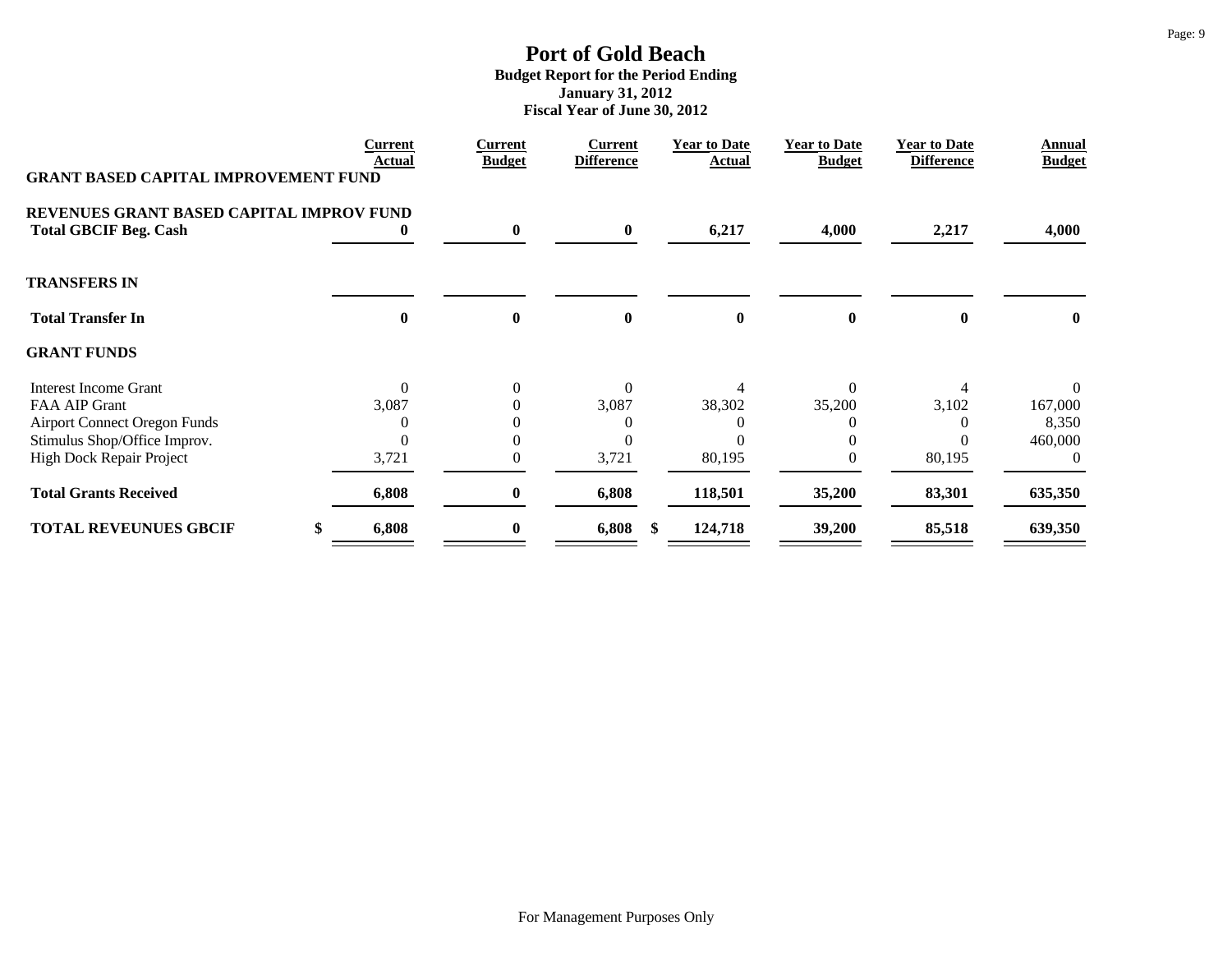| <b>EXPENDITURES GRANT BASED CAPITAL IMPROVE FUND</b> | Current<br>Actual  |               | Current<br><b>Budget</b> | <b>Current</b><br><b>Difference</b> | <b>Year to Date</b><br>Actual | <b>Year to Date</b><br><b>Budget</b> | <b>Year to Date</b><br><b>Difference</b> | Annual<br><b>Budget</b> |
|------------------------------------------------------|--------------------|---------------|--------------------------|-------------------------------------|-------------------------------|--------------------------------------|------------------------------------------|-------------------------|
| Taxiway-FAA Replacement                              | \$<br>11,047       | $\mathcal{S}$ | $\boldsymbol{0}$         | (11,047)                            | 35,588                        | 24,550                               | (11,038)                                 | 175,350                 |
| <b>High Dock Repair Costs</b>                        | 3,999              |               | $\overline{0}$           | (3,999)                             | 77,535                        |                                      | (77, 535)                                | $\Omega$                |
| Office/Shop Stimulus Cap Impro                       | $\theta$           |               | $\mathbf{0}$             | $\overline{0}$                      | 0                             |                                      | $\theta$                                 | 460,000                 |
| <b>Total Capital Improvement for GBCIF</b>           | 15,046             |               | $\boldsymbol{0}$         | (15, 046)                           | 113,123                       | 24,550                               | (88, 573)                                | 635,350                 |
| <b>TRANSFER OUT GBCIF</b>                            |                    |               |                          |                                     |                               |                                      |                                          |                         |
| <b>Total Transfers Out GBCIF</b>                     | 0                  |               | $\bf{0}$                 | $\bf{0}$                            | $\bf{0}$                      | $\bf{0}$                             | $\mathbf{0}$                             | $\bf{0}$                |
| <b>TOTAL EXPENDITURES GRANT FU</b>                   | 15,046             |               | $\bf{0}$                 | (15,046)                            | 113,123                       | 24,550                               | (88, 573)                                | 635,350                 |
| <b>GBCIF ENDING CASH BALANCE</b>                     | \$<br>$(8,238)$ \$ |               | $\bf{0}$                 | 8,238                               | 11,595                        | 14,650                               | 3,055                                    | 4,000                   |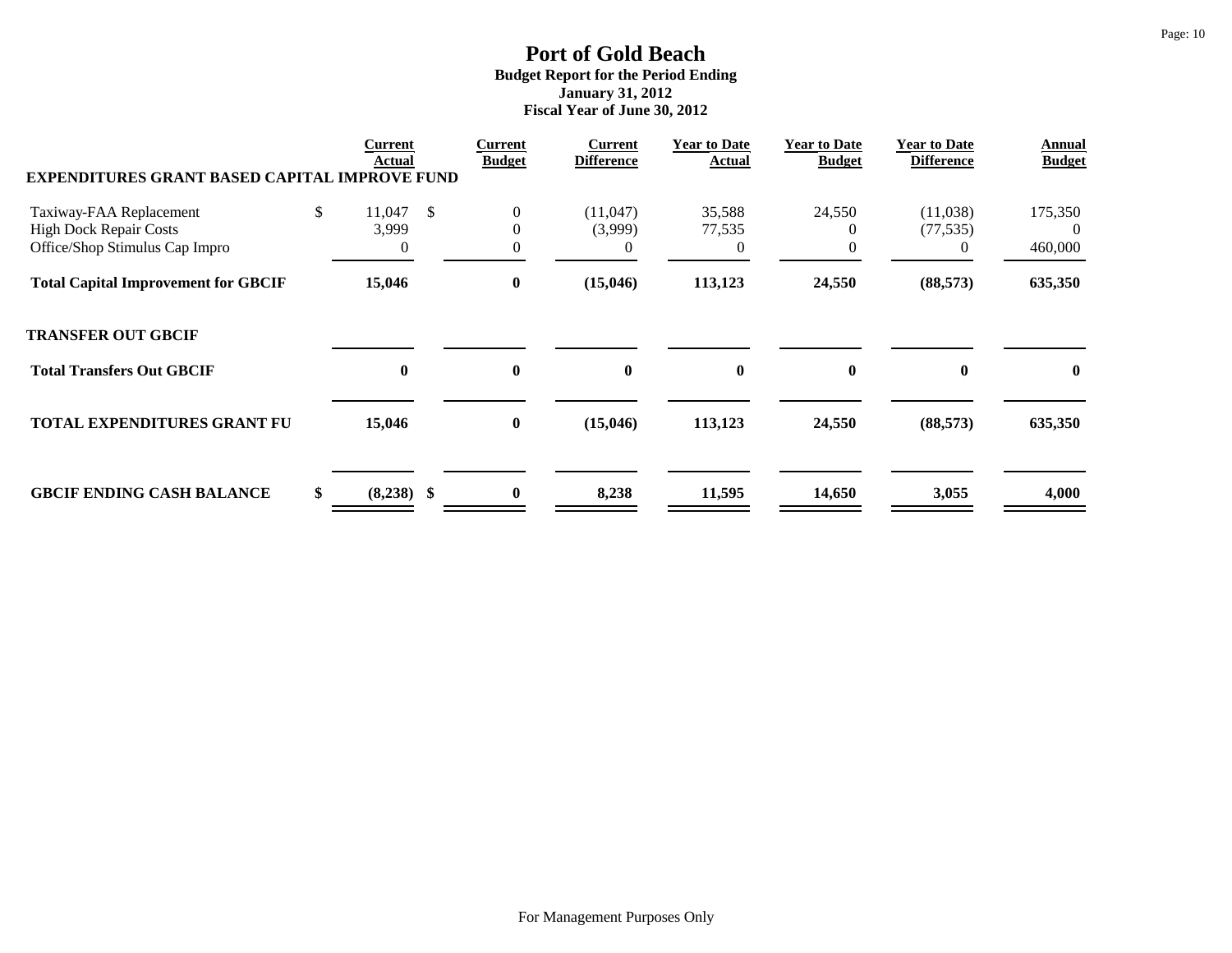|                                    | <b>Current</b> | Current          | Current           | <b>Year to Date</b> | <b>Year to Date</b> | <b>Year to Date</b> | Annual        |
|------------------------------------|----------------|------------------|-------------------|---------------------|---------------------|---------------------|---------------|
| <b>HUNTLEY PARK FUND</b>           | Actual         | <b>Budget</b>    | <b>Difference</b> | Actual              | <b>Budget</b>       | <b>Difference</b>   | <b>Budget</b> |
| <b>HUNTLEY PARK REVENUES</b>       |                |                  |                   |                     |                     |                     |               |
| <b>HP Beginning Cash</b>           | $\bf{0}$       | $\boldsymbol{0}$ | $\bf{0}$          | 40,168              | 40,000              | 168                 | 40,000        |
| <b>CAMPGROUND INCOME</b>           |                |                  |                   |                     |                     |                     |               |
| Huntley Park Campground Income     | 896            | 1,150            | (254)             | 26,287              | 30,550              | (4,263)             | 40,000        |
| <b>HP</b> Shower revenues          | 72             | 100              | (28)              | 3,258               | 3,800               | (542)               | 5,000         |
| <b>HP</b> Store Sales              | $\theta$       | $\overline{0}$   | $\Omega$          | 103                 | 0                   | 103                 | -0            |
| <b>HP Store Rent</b>               | $\theta$       | 180              | (180)             | 364                 | 1,260               | (896)               | 2,160         |
| <b>HP Park Utilities</b>           |                | 35               | (35)              | 98                  | 245                 | (147)               | 420           |
| Interest Inc-HP                    |                | 35               | (28)              | 75                  | 225                 | (150)               | 400           |
| Huntley Park Other Income          |                | 400              | (400)             | 1,146               | 2,860               | (1,714)             | 5,000         |
| <b>HP Campground Income</b>        | 975            | 1,900            | (925)             | 31,331              | 38,940              | (7,609)             | 52,980        |
| <b>Total Huntley Park Revenues</b> | 975            | 1,900            | (925)             | 71,499              | 78,940              | (7, 441)            | 92,980        |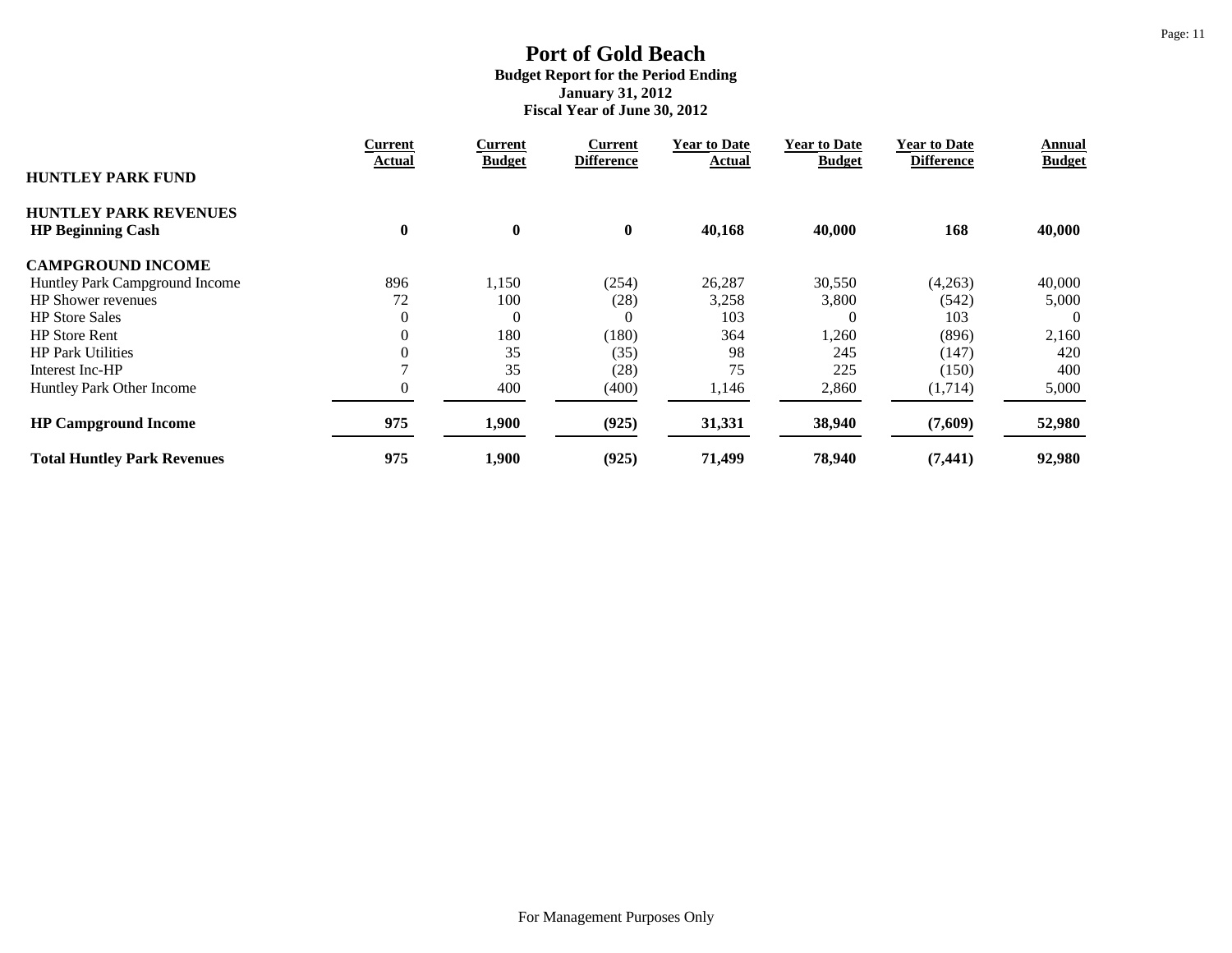|                                      | Current              | <b>Current</b>   | <b>Current</b>    | <b>Year to Date</b> | <b>Year to Date</b> | <b>Year to Date</b> | Annual        |
|--------------------------------------|----------------------|------------------|-------------------|---------------------|---------------------|---------------------|---------------|
| <b>Expenditures Huntley Park</b>     | Actual               | <b>Budget</b>    | <b>Difference</b> | Actual              | <b>Budget</b>       | <b>Difference</b>   | <b>Budget</b> |
| PERSONAL SERVICES                    |                      |                  |                   |                     |                     |                     |               |
| HP-Bonus                             | \$<br>$\overline{0}$ | $\boldsymbol{0}$ | $\boldsymbol{0}$  | 0                   | $\mathbf{0}$        | $\overline{0}$      | 150           |
| <b>Payroll Taxes</b>                 | 32                   | 85               | 53                | 296                 | 580                 | 284                 | 1,000         |
| <b>H</b> P Personal Services         | 500                  | 550              | 50                | 3,500               | 3,850               | 350                 | 6,600         |
| <b>Total Personal Services</b>       | 532                  | 635              | 103               | 3,796               | 4,430               | 634                 | 7,750         |
| <b>MATERIAL &amp; SERVICES</b>       |                      |                  |                   |                     |                     |                     |               |
| <b>HP Equipment Maintenance</b>      | 117                  | $\boldsymbol{0}$ | (117)             | 291                 | 300                 | 9                   | 650           |
| <b>Facility Maintenance</b>          | 71                   | 400              | 329               | 1,314               | 4,025               | 2,711               | 7,500         |
| Road Maintenance                     | $\boldsymbol{0}$     | $\boldsymbol{0}$ | $\mathbf{0}$      | 44                  | $\theta$            | (44)                | 1,000         |
| Fuel                                 | $\boldsymbol{0}$     | $\boldsymbol{0}$ | $\boldsymbol{0}$  | 491                 | $\Omega$            | (491)               | 800           |
| H.P. Propane                         | $\boldsymbol{0}$     | 300              | 300               | 930                 | 2,100               | 1,170               | 3,500         |
| H.P. Supplies                        | $\boldsymbol{0}$     | 165              | 165               | 601                 | 1,155               | 554                 | 2,000         |
| H.P. Refuse - Garbage & Vaults       | 320                  | 200              | (120)             | 3,453               | 2,350               | (1,103)             | 3,800         |
| H.P. Utilities                       | 247                  | 250              | 3                 | 1,764               | 1,750               | (14)                | 3,200         |
| H.P. Telephone                       | 46                   | 40               | (6)               | 340                 | 280                 | (60)                | 500           |
| H.P. Miscellaneous                   | 218                  | 175              | (43)              | 218                 | 1,400               | 1,182               | 2,500         |
| <b>Water Testing</b>                 | $\boldsymbol{0}$     | 100              | 100               | 284                 | 700                 | 416                 | 1,200         |
| HP Advertising                       | $\boldsymbol{0}$     | $\boldsymbol{0}$ | $\boldsymbol{0}$  | 477                 | 400                 | (77)                | 800           |
| <b>Lodging Taxes</b>                 | 31                   | 75               | 44                | 308                 | 255                 | (53)                | 480           |
| Septiic/Toliet Testing               | 581                  | $\boldsymbol{0}$ | (581)             | 2,488               | 1,400               | (1,088)             | 1,400         |
| Volunteer Stipend                    | $\boldsymbol{0}$     | $\boldsymbol{0}$ | $\boldsymbol{0}$  | 800                 | 600                 | (200)               | 1,400         |
| <b>Total Material &amp; Services</b> | 1,631                | 1,705            | 74                | 13,803              | 16,715              | 2,912               | 30,730        |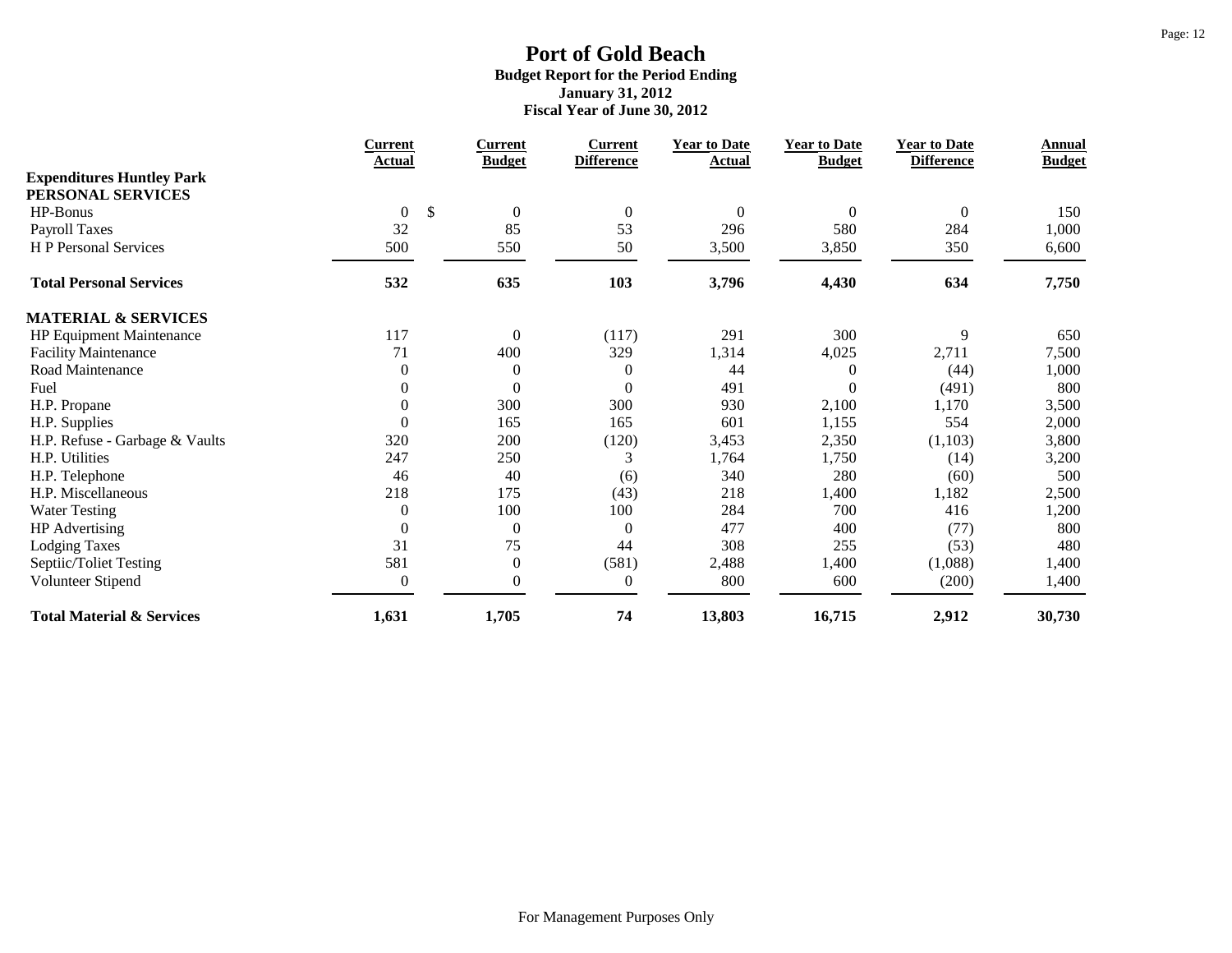|                               | <b>Current</b><br>Actual | <b>Current</b><br><b>Budget</b> | <b>Current</b><br><b>Difference</b> | <b>Year to Date</b><br><b>Actual</b> | <b>Year to Date</b><br><b>Budget</b> | <b>Year to Date</b><br><b>Difference</b> | Annual<br><b>Budget</b> |
|-------------------------------|--------------------------|---------------------------------|-------------------------------------|--------------------------------------|--------------------------------------|------------------------------------------|-------------------------|
| <b>CAPITAL OUTLAY</b>         |                          |                                 |                                     |                                      |                                      |                                          |                         |
| New Equipment                 |                          | $\Omega$                        | $\overline{0}$                      |                                      |                                      | $\mathbf{0}$                             | 3,000                   |
| HP Building                   |                          |                                 | $\theta$                            |                                      |                                      |                                          | 5,000                   |
| HP Infrastructure             |                          |                                 | $\mathbf{0}$                        | 7,500                                | 7,500                                |                                          | 17,000                  |
| <b>Total Capital Outlay</b>   | 0                        | $\boldsymbol{0}$                | $\bf{0}$                            | 7,500                                | 7,500                                | $\bf{0}$                                 | 25,000                  |
| <b>CONTINGENCY</b>            |                          |                                 |                                     |                                      |                                      |                                          |                         |
| <b>Contingency HP</b>         | 0                        | $\mathbf{0}$                    | $\mathbf{0}$                        | 0                                    | $\mathbf{0}$                         | $\mathbf{0}$                             | 5,000                   |
| <b>Total Contingency</b>      | 0                        | $\bf{0}$                        | 0                                   | 0                                    | $\bf{0}$                             | $\mathbf{0}$                             | 5,000                   |
|                               |                          |                                 |                                     |                                      |                                      |                                          |                         |
| <b>HP ENDING CASH BALANCE</b> | $(1,188)$ \$             | (440)                           | 748                                 | 46,400                               | 50,295                               | 3,895                                    | 24,500                  |